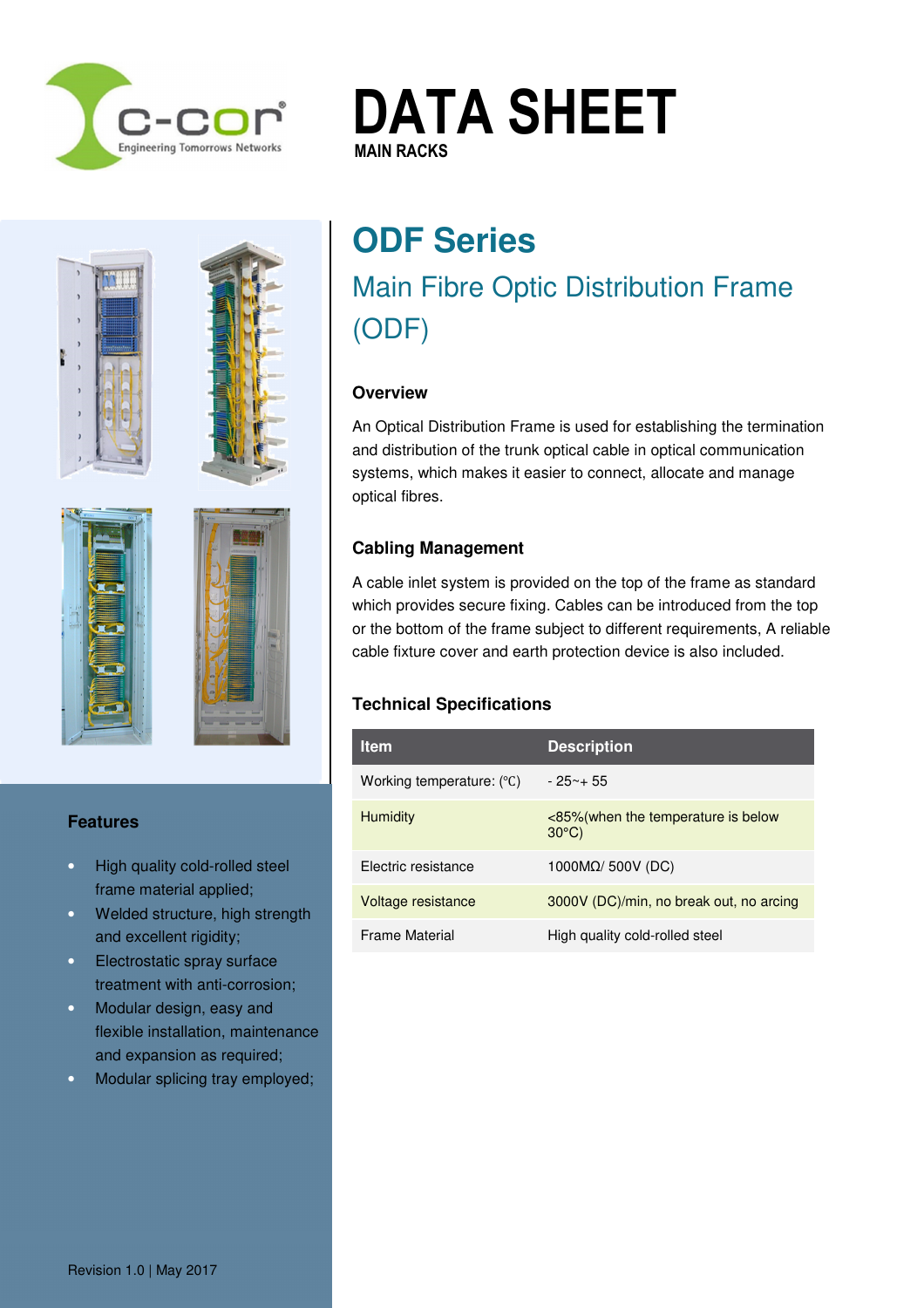

# **DATA SHEET MAIN RACKS**

#### **Australia Office**

2 Anzed Court Mulgrave VIC 3170 Australia

T. +61 3 8542 0600 F. +61 3 8542 0629 E. sales@c-cor.com.au www.c-cor.com.au

Regional Representation Pakistan / Korea E: sales@c-cor.com.au

@C-COR Broadband 2017 Issued. May 2017

Due to ongoing product development, technical specifications are subject to change without notice

### **Standard Main ODF Rack Capacity**

| No.            | <b>Frame dimension</b><br>$(H^*W^*D)$ (mm) | Qty. of 12 core<br>splicing tray | Max. capacity |
|----------------|--------------------------------------------|----------------------------------|---------------|
|                | 2600*840*300                               | 60                               | 720           |
| $\overline{2}$ | 2200*840*300                               | 54                               | 648           |
| З              | 2000*840*300                               | 48                               | 576           |
| 4              | 2600*600*300                               | 60                               | 720           |
| 6              | 2200*600*300                               | 48                               | 576           |
| 6              | 2000*600*300                               | 36                               | 432           |

## **Non Standard Main ODF Rack Capacity**

| No. | <b>Frame dimension</b><br>$(H^*W^*D)$ (mm) | Qty. of 12 core<br>splicing tray | Max. capacity |
|-----|--------------------------------------------|----------------------------------|---------------|
|     | 2600*840*300                               | 72.                              | 864           |
|     | 2200*840*300                               | 60                               | 720           |

# **Modular ODF (MODF) Rack Capacity**

| No.            | <b>Frame</b><br>dimension<br>$(H^*W^*D)$ (mm) | <b>Fibre Side</b>         |                  | <b>Device Side</b> |                  |
|----------------|-----------------------------------------------|---------------------------|------------------|--------------------|------------------|
|                |                                               | 72<br>Core<br><b>Unit</b> | Max.<br>capacity | 96<br>Core<br>Unit | Max.<br>capacity |
| п              | 2600*840*300                                  | $12 \overline{ }$         | 864              | 8                  | 768              |
| $\overline{2}$ | 2200*840*300                                  | 10                        | 720              | 7                  | 672              |
| 3              | 2000*840*600                                  | 8                         | 576              | 6                  | 576              |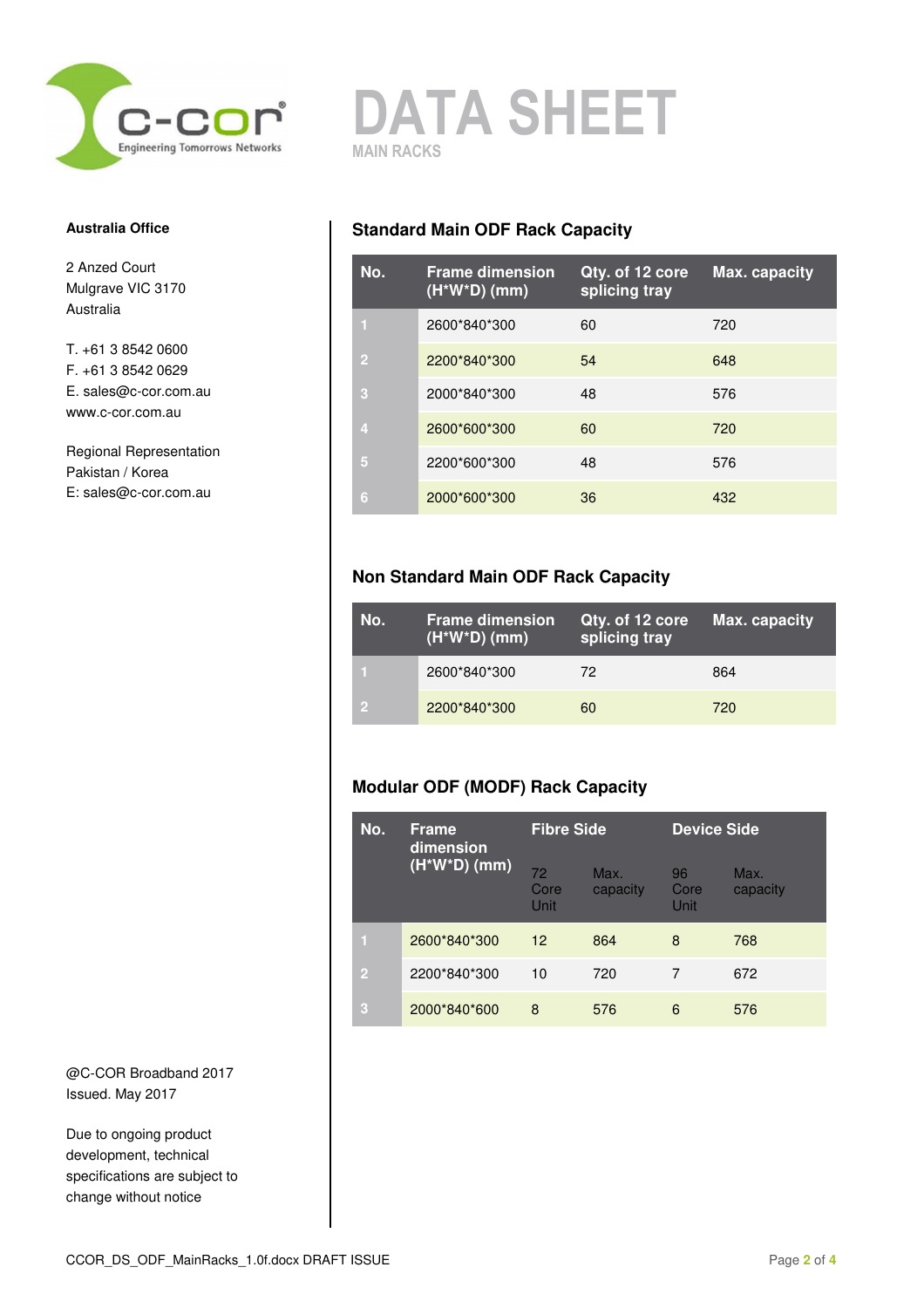

#### **Australia Office**

2 Anzed Court Mulgrave VIC 3170 Australia

T. +61 3 8542 0600 F. +61 3 8542 0629 E. sales@c-cor.com.au www.c-cor.com.au

Regional Representation Pakistan / Korea E: sales@c-cor.com.au

@C-COR Broadband 2017 Issued. May 2017

Due to ongoing product development, technical specifications are subject to change without notice



# **Ordering Information**

C-COR Part Number: ABC.x.①.②.③.④.⑤

| Code                       | <b>Value</b>            | <b>Description</b>                                                             |
|----------------------------|-------------------------|--------------------------------------------------------------------------------|
| $P/N$ Prefix $(x)$         | ABC.x                   | for Standard Models                                                            |
|                            | ABC.y                   | for Non Standard Models                                                        |
|                            | ABC.z                   | Modular ODF (MODF)                                                             |
| 1) Max. No. of Fibre Cores | 1                       | 864                                                                            |
|                            | $\overline{2}$          | 720                                                                            |
|                            | 3                       | 648                                                                            |
|                            | 4                       | 576                                                                            |
|                            | 5                       | 432                                                                            |
| 2 Cabinet Material         | 1                       | SPCC According to JIS G 3141<br>standard                                       |
|                            | $\overline{2}$          | Double Galvanised Steel (DGS)                                                  |
|                            | 3                       | <b>Sheet Moulding Compound</b><br>(SMC) or glass-fibre reinforced<br>polyester |
| 3 Rack Width               | 1                       | <b>Single Mode Pigtails</b>                                                    |
|                            | $\overline{2}$          | Single Mode Ribbon Fibre                                                       |
| 4 Optical Connector        | $\mathbf{1}$            | <b>SC/APC</b>                                                                  |
|                            | $\overline{c}$          | SC/PC                                                                          |
|                            | 3                       | LC/APC                                                                         |
|                            | $\overline{\mathbf{4}}$ | LC/PC                                                                          |
| 5 Rack Configuration       | 1                       | Full                                                                           |
|                            | $\overline{c}$          | Custom (Specify During Order)                                                  |
|                            | 0                       | <b>Empty Rack</b>                                                              |